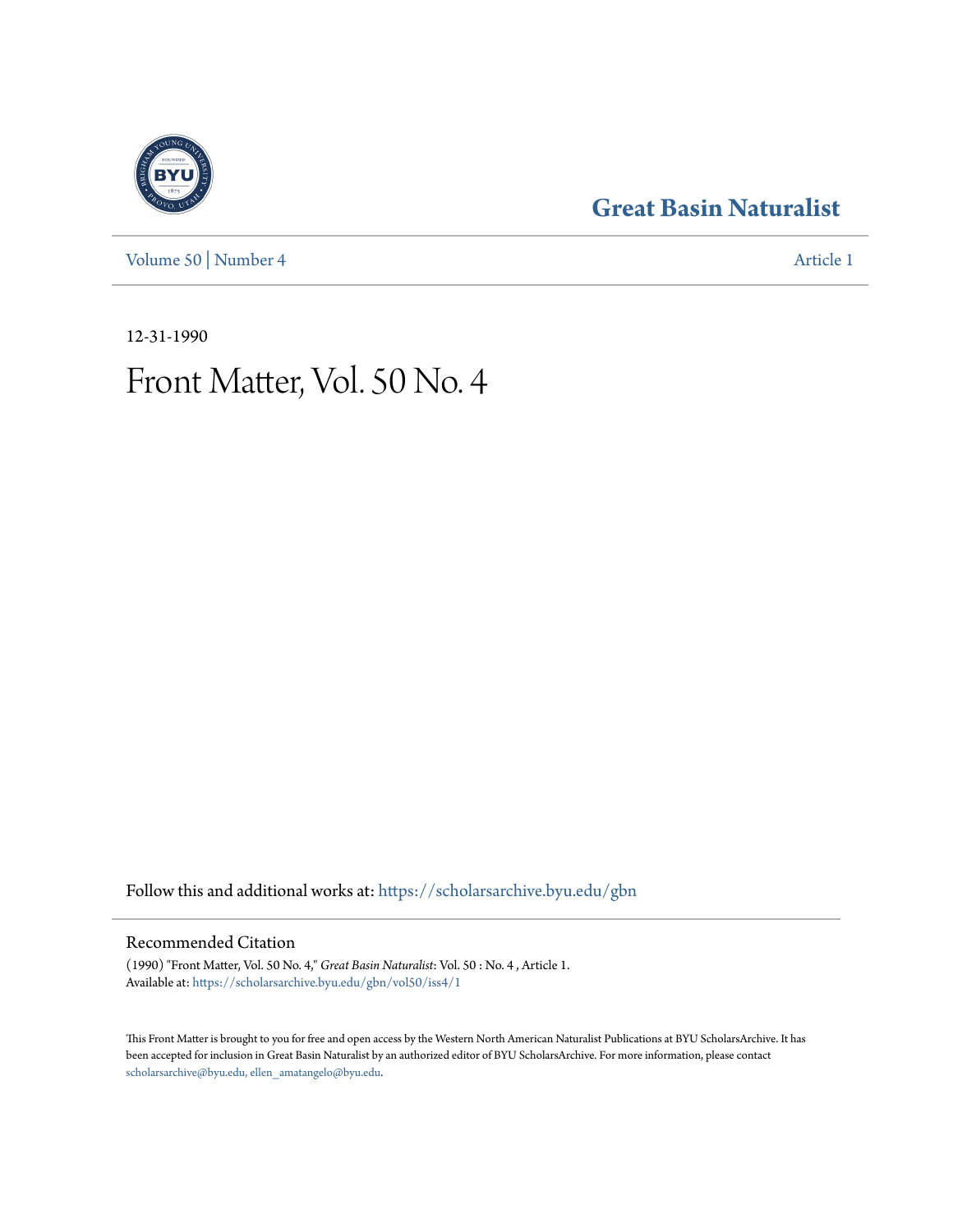



VOLUME 50  $N24 - DECEMBER$  1990

BRIGHAM YOUNG UNIVERSITY